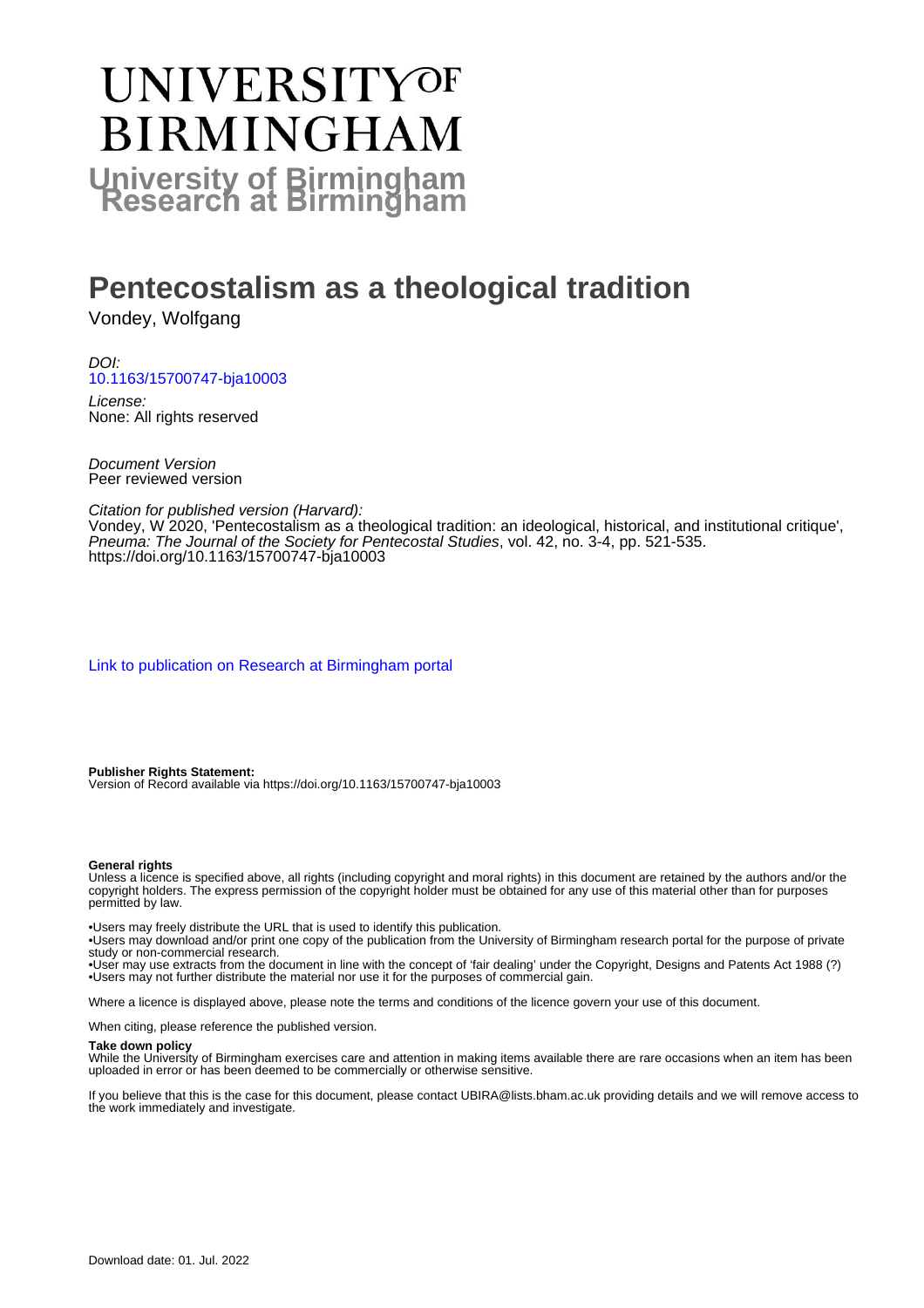## **PENTECOSTALISM AS A THEOLOGICAL TRADITION An Ideological, Historical, and Institutional Critique**

There exists a persistent and widespread ignorance and confusion among Pentecostals and the wider Christian community about Pentecostalism as a theological tradition. Identified in contrast to the ecclesiastical establishment, Pentecostal theology seems to offer no more than a sporadic collection of additional doctrines derived from the spurious invention of beliefs and practices exaggerated to maintain the longevity of a revival movement. Shaped by influential micro and macro dynamics that both assert and question the idea of a global tradition while insisting on the endurance of particularity, the movement has begun to solidify its religious presence worldwide without asserting its theological identity. The tendency to define anything as "Pentecostal" that does not fit other traditions seems to have become commonplace. Amidst the countless competing options and pressures from other more readily identifiable traditions, Pentecostalism risks that a diversification of too many tongues, doctrines, and practices will diminish the movement in the theological worldview of the Christian confessions.

Far from an internal debate, the pursuit of a theological tradition among Pentecostals responds to pressing questions of the recognition, invention, and rejection of tradition in the latemodern world. Tradition, to put it succinctly, is a concern not for the past but for the future of Pentecostalism. This essay critically examines the challenges of designating Pentecostal theology as a global tradition by asking (1) what theological elements constitute Pentecostalism as a tradition; (2) what are the dominant theological patterns of its reenactment; and (3) how do these constructs aid or resist the formation of Pentecostal theology in the future. What is at stake for

1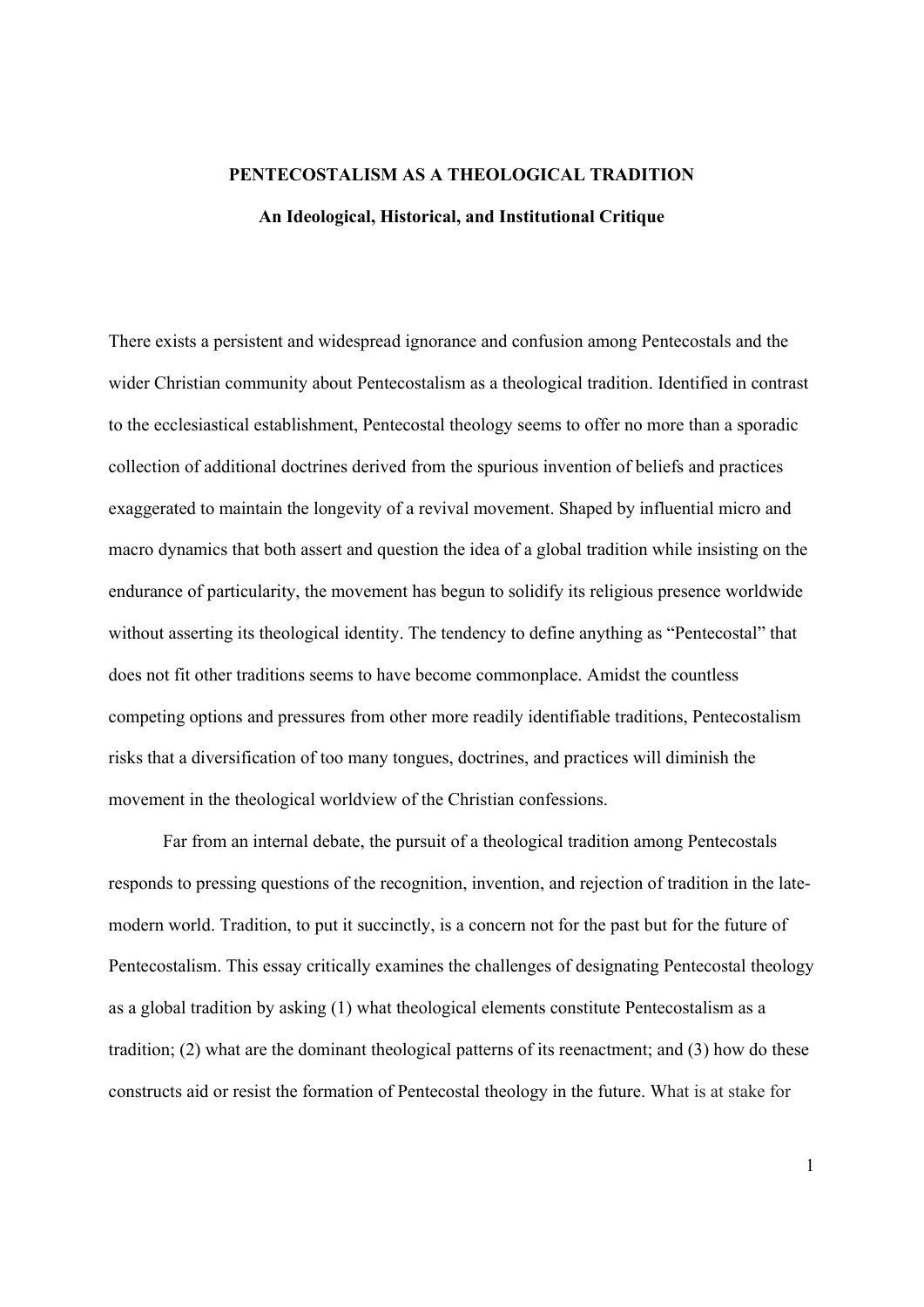Pentecostalism as a theological tradition is not so much *what* Pentecostals believe but *how* they believe, because the patterns that guide the reenactment of their tradition in a cosmopolitan conversation determine not only the identity of what we recognize as Pentecostal but also its endurance as a global movement. I begin with a definition of tradition amidst a discussion of Pentecostal anti-traditionalism before offering a critical assessment of the dominant elements that constitute Pentecostal theology as a developing and emerging tradition.

## **A Movement between Tradition and Anti-traditionalism**

Although rarely articulated, Pentecostals typically follow the most elementary definition of tradition as "anything which is transmitted or handed down from the past to the present." Tradition is the quality of that "which is believed to have existed or to have been performed or believed in the past."<sup>2</sup> More precisely, the reenactment of the past "is not the tradition; the tradition is the pattern which guides the reenactment."<sup>3</sup> In this sense, to speak of a Pentecostal tradition refers to the patterns of Pentecostal theology developing in a multiplicity of contexts that seemingly resist singular proposals of Pentecostal identity. The global diversity of the movement has led some to claim that "it is inaccurate to refer to Pentecostalism as a Christian 'tradition.'"4 Anthony Giddens, known for his contributions to the study of globalization, similarly suggests that the "experimental" character of modernity contradicts the very idea of tradition because a unified global identity can arise only at the cost of forsaking the diversified

 $\frac{1}{1}$ <sup>1</sup> Edward Shils, *Tradition* (London: Faber, 1981), 12. See Aaron T. Friesen. "Pentecostal Antitraditionalism and the Pursuit of Holiness: The Neglected Role of Tradition in Pentecostal Theological Reflection." *Journal of Pentecostal Theology* 23, no. 2 (2014): 191–215; Simon Chan, *Pentecostal Theology and the Christian Spiritual Tradition*, JPT Supplement 21 (Sheffield: Sheffield Academic Press, 2000).

<sup>&</sup>lt;sup>2</sup> Shils, Tradition, 13.

<sup>3</sup> Ibid., 31.

<sup>&</sup>lt;sup>4</sup> Allan Heaton Anderson, *To The Ends of the Earth: Pentecostalism and the Transformation of World Christianity* (Oxford: Oxford University Press, 2013), 5.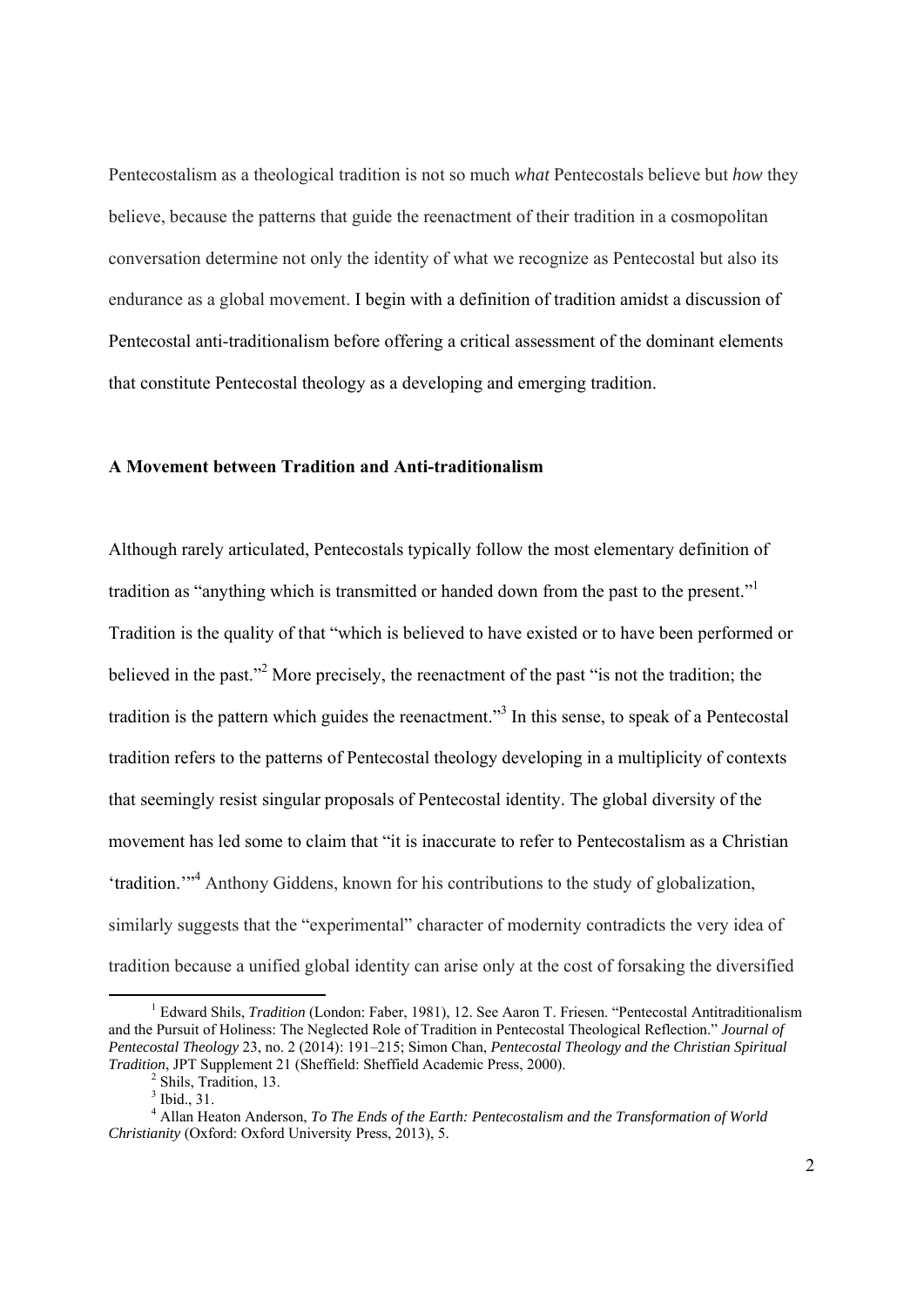traditional contexts.<sup>5</sup> Undeniably, global Pentecostalism has developed amidst a variety of changing contexts including the suppression, creation, and legitimization of a myriad of Pentecostal, charismatic, and Pentecostal-like reenactments of the past. Giddens has suggested five essential patterns of tradition challenged by this global trajectory: (1) collective memory, (2) ritual expression, (3) a formulaic conception of truth, (4) guardians of the tradition, and (5) its normative content. <sup>6</sup> These patterns are significant because they identify a tradition by delineating its greatest challenges. The demands overlap, in almost narrative fashion, and applying these elements to Pentecostalism can chart the territory for recognizing the existential questions the movement faces in its struggle for a genuine theological identity.

However, the entire endeavor is threatened by a persistent but vague "anti-traditionalism" among Pentecostals that holds to the idea of tradition but rejects a particular reenactment of the past.<sup>7</sup> Pentecostals harbor an ideological anti-traditionalism reflective of the modern age that principally questions the validity of the dominant confessional traditions. This ideological critique surfaces primarily as the dismissal of the validity of a collective historical consciousness.<sup>8</sup> Christian history is associated with reaching "a broad consensus of what elements are fundamental to the Christian faith," and Pentecostals are reluctant "to give this consensus a status of tradition."<sup>9</sup> To prevent applying this critique also to their own history, this skepticism manifests itself mostly as a criticism of the institutional practices and ecclesiastical creeds of Christendom and interprets Pentecostal theology instead as functioning through

 $rac{1}{5}$  Anthony Giddens, "Living in a Post-Traditional Society," In *Reflexive Modernization: Politics, Tradition and Aesthetics in the Modern Social Order*, ed. Ulrich Beck, Anthony Giddens, and Scott Lash (Malden, MA: Polity Press, 1994), 59, 96.

 $<sup>6</sup>$  Ibid., 63.</sup>

<sup>&</sup>lt;sup>7</sup> Friesen. "Pentecostal Antitraditionalism," 202–6.

<sup>8</sup> Ibid., 207–12.

<sup>&</sup>lt;sup>9</sup> "Final Report of the Dialogue between the Secretariat for Promoting Christian Unity of the Roman Catholic Church and Some Classical Pentecostals, 1977–1982," in *Pentecostalism and Christian Unity: Ecumenical Documents and Critical Assessments*, ed. Wolfgang Vondey (Eugene, OR: Pickwick, 2010), 113–32 (nos. 20 and 57).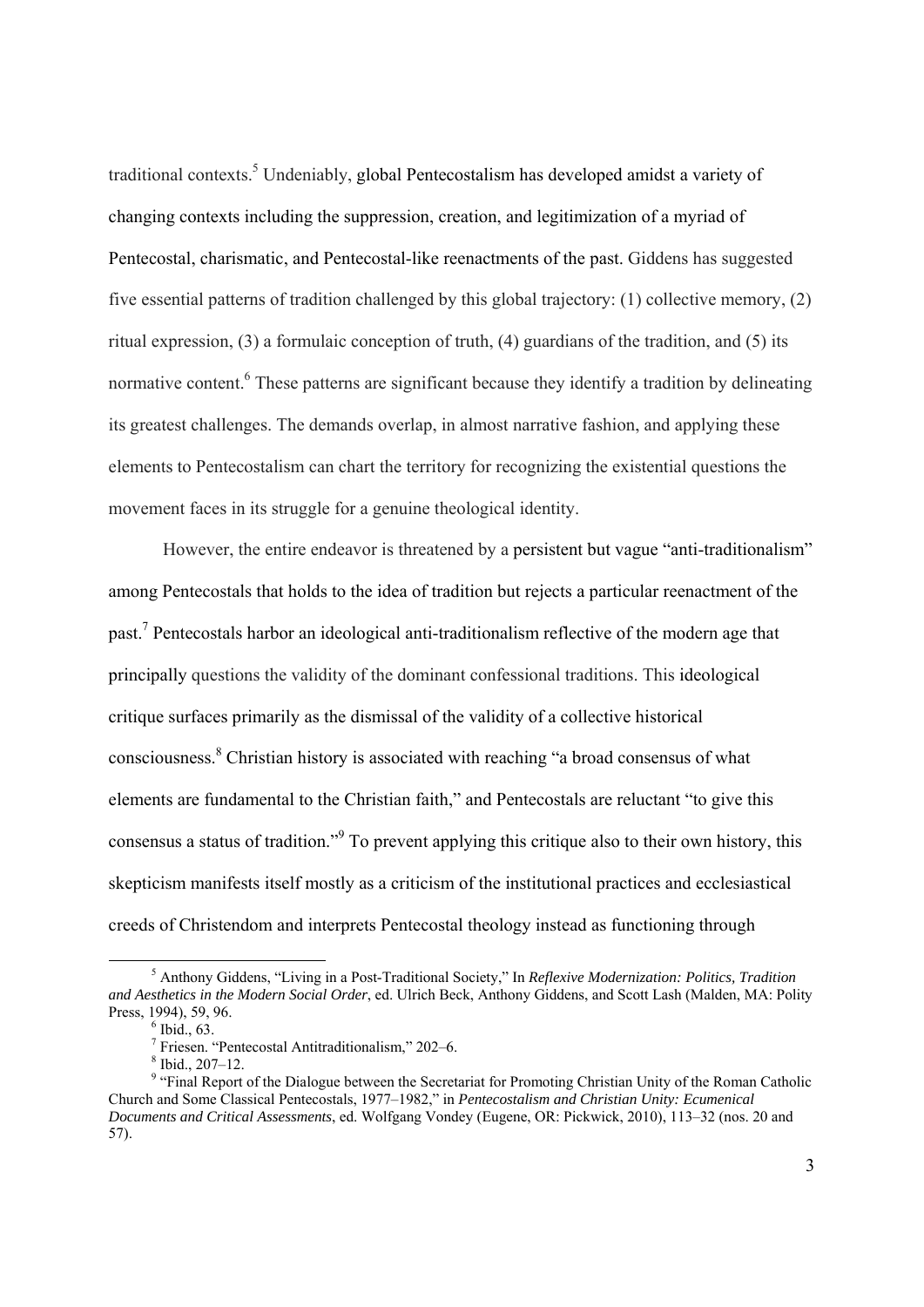alternative means.10 Hence, Pentecostals can affirm doctrines that have shaped their own particular history, as part of a larger restorationism with focus on the apostolic tradition, yet are unable to agree whether to embrace or reject historical dogmas that form the indisputable heart of the established Christian confessions.<sup>11</sup>

In what follows, I want to show the consequences of this ideological, historical, and institutional critique by offering a classification and interpretation of the challenges we find in Pentecostalism as a global theological tradition. In the Pentecostal world, to appropriate Giddens' typology, the theological identity of the movement will have to be negotiated in discursive action or risk stagnation and further segmentation.<sup>12</sup> Even if we challenge the ambiguous Pentecostal anti-traditionalism and Giddens' own assertion of a post-traditional global modernity, the task ahead is to identify the authenticity of Pentecostalism as a tradition amidst a worldwide dynamic that proceeds in no obvious direction. The most immediate challenge to the identity as a tradition is how Pentecostals organize the reenactment of their past without falling prey to their own anti-traditionalism.

#### **Collective Memory and Pentecostal Anamnesis**

Memory is of indisputable importance for the community that recalls God's actions in the past, preserves this remembrance in the present, and projects it onto the future. "Tradition," says Giddens, "is an *organizing medium of collective memory*."13 Giddens is not pointing merely to an

<sup>&</sup>lt;sup>10</sup> See Wolfgang Vondey, *Beyond Pentecostalism: The Crisis of Global Christianity and the Renewal of the Theological Agenda (Grand Rapids: Eerdmans, 2010), 78–170.* 

<sup>&</sup>lt;sup>Th</sup> For a discussion of disagreements see Wolfgang Vondey, *Pentecostalism: A Guide for the Perplexed* (London: Bloomsbury, 2013).

 $12$  Giddens, "Living in a Post-Traditional Society," 105.

<sup>&</sup>lt;sup>13</sup> Ibid., 64. Emphasis original.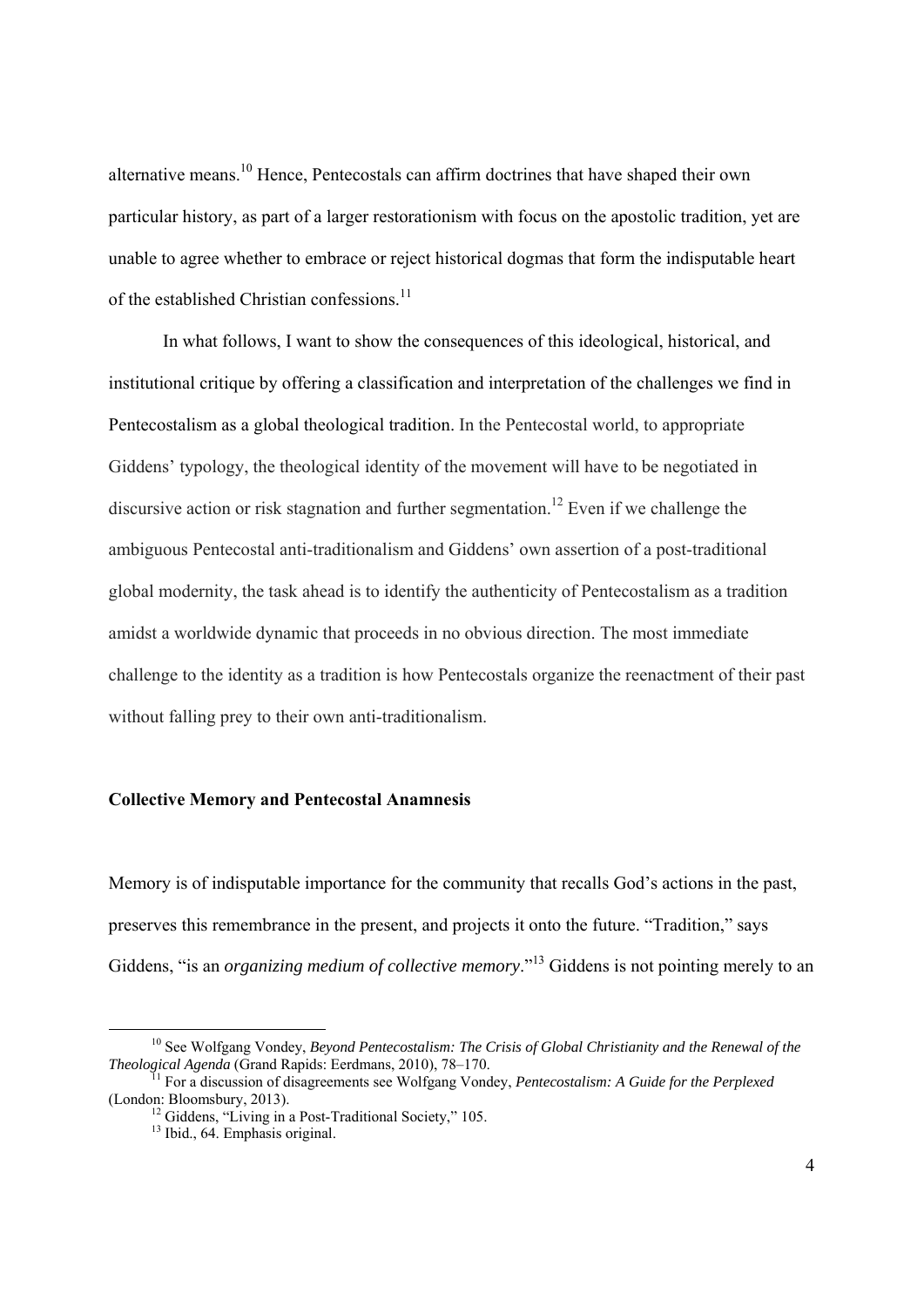actual, shared history (which admittedly is shorter for the young Pentecostal movement than for other traditions) but to the mechanisms which tie a community to the roots of the convictions and ideas that mark their existential identity. For Christians, and the central importance of the gospel, the anamnesis of the Last Supper presents undoubtedly the most decisive mnemonic device of this collective memory.14 In the church's eucharistic tradition, anamnesis proceeds "as the ceremonial re-presentation of a salutary event of the past, in order that the event may lay hold of the situation of the celebrant."15 The collective memory is fully embedded in a sacramental system of liturgical celebration in which not only the past but all time is made "eschatologically transparent."16 The memory of Christ illuminates the entire life of the Christian community so that what the church remembers becomes present again, not as past event but as re-presented reality in a present that points to the future.

Yet, eucharistic anamnesis is only marginally important to the Pentecostal world where eucharistic practices are scarce, and a global sacramental theology is virtually non-existent. Pentecostals reject neither sacramentality nor eucharistic celebration.<sup>17</sup> However, a eucharistic anamnesis has not proven effective for commemorating the core memory of what Pentecostals find essential to their identity. Instead, if communal anamnesis is indispensable for the Christian tradition, an alternative must be found, which incorporates eucharistic sacramentality into a memory in which Pentecostals can identify themselves collectively.<sup>18</sup> It is not a novel argument to suggest that the Pentecostal tradition is deeply rooted in the day of Pentecost. Yet, if the

<sup>&</sup>lt;sup>14</sup> Nils Alstrup Dahl, *Jesus in the Memory of the Early Church* (Minneapolis: Augsburg, 1976).<br><sup>15</sup> Karl Rahner and Herbert Vorgrimmler, "Anamnesis," in *Dictionary of Theology*, rev. ed. (New York:

Crossroads, 1990), 10.<br><sup>16</sup> Alexander Schmemann, *Introduction to Liturgical Theology*, trans. Asheleigh E. Moorhouse (Crestwood, NY: St. Vladimir's Seminary Press, 1966; 1986), 71.

<sup>&</sup>lt;sup>17</sup> Chris E.W. Green, *Toward a Pentecostal Theology of the Lord's Supper: Foretasting the Kingdom* (Cleveland, TN: CPT Press, 2012), 74–181.

 $^{18}$  Although Oneness Pentecostals focus on water baptism, they have not articulated its significance for their collective identity.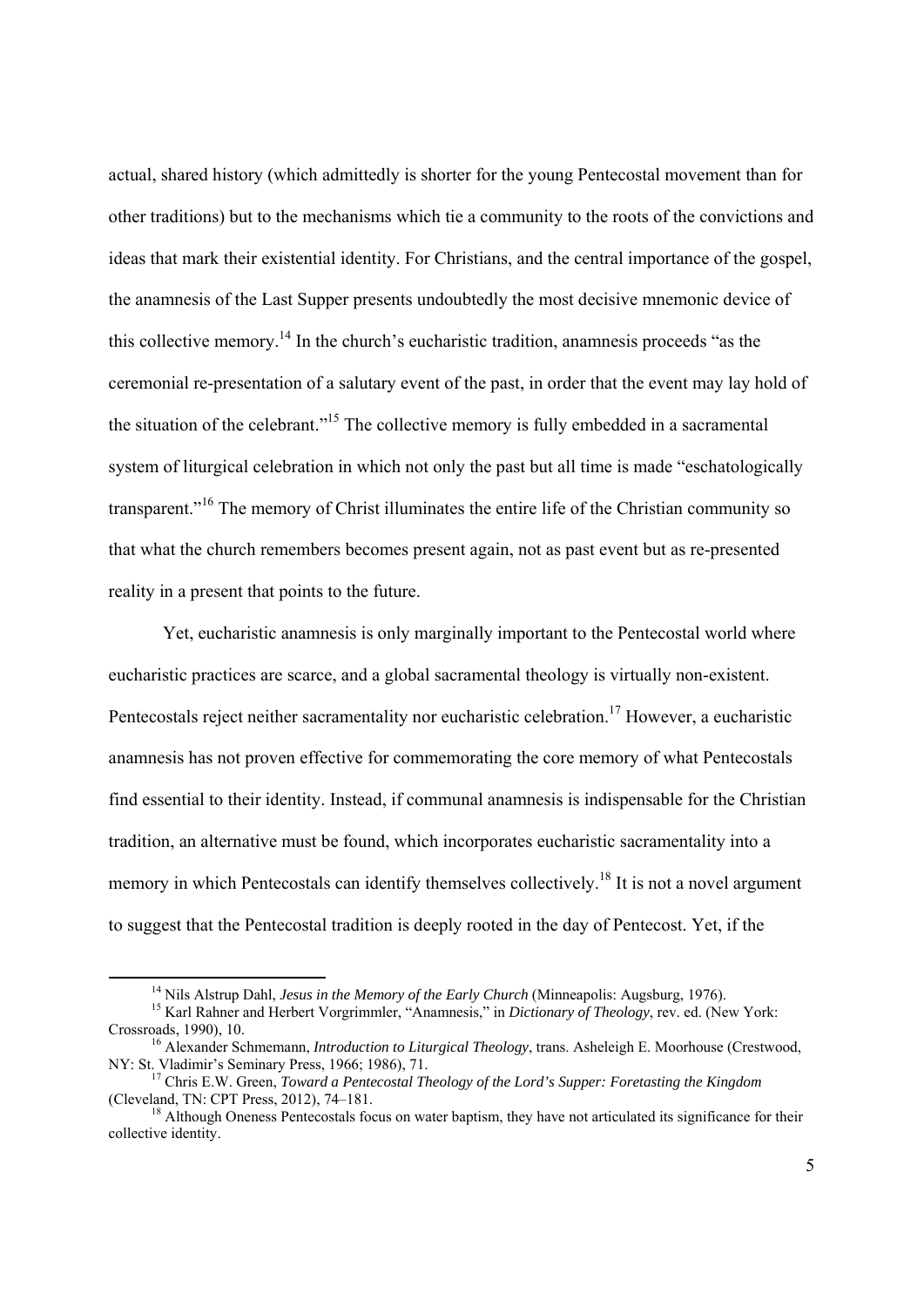Pentecostal memory prefers Pentecost over the Last Supper, does this "Pentecostal" anamnesis proceed analogous to a eucharistic remembrance?

 Pentecostal anamnesis is not located in the past (at Pentecost) but in the community that has been transformed by Pentecost in the present. The memory of Pentecost is a specific construct and representation of the original Pentecost that interrupts and intensifies, challenges, and critiques the present community in light of Pentecost's eschatological transparency. Eucharistic anamnesis is perhaps not "transparent" enough to signify Pentecost as "an event that 'makes the church."<sup>19</sup> Concerns about "the linkage between sacraments and the Spirit,"<sup>20</sup> the unity "between the formal structure of the eucharistic celebration and the spontaneity of the charismatic gifts,"<sup>21</sup> and an overdeveloped sacramental theology<sup>22</sup> have kept Pentecostals from developing a specifically eucharistic anamnesis. However, even if a Pentecostal memory is not strictly bound to the Last Supper, the preference for Pentecost does not disqualify a sacramental theology and its ritual (eucharistic) enactment.<sup>23</sup> Instead, if the Last Supper is contained in the memory of Pentecost, the challenge for Pentecostal anamnesis is precisely in identifying the organizing medium for this comprehensive memory. The rise of Pentecostalism as a global movement urges the forsaking of any claims that Pentecostal anti-traditionalism is rooted in an anti-liturgical, anti-ritual, and anti-sacramental praxis.

<sup>&</sup>lt;sup>19</sup> Frank Macchia, "The Nature and Purpose of the Church: A Pentecostal Reflection on Unity and Koinonia," in Vondey. *Pentecostalism and Christian Unity*, 243–55 (244).

<sup>&</sup>lt;sup>20</sup> "Final Report of the International Dialogue between Some Classical Pentecostal Churches and Leaders and the Catholic Church," ibid., 135 (no. 91).

 $t<sup>21</sup>$  "Final Report of the Dialogue between the Secretariat for Christian Unity of the Roman Catholic Church and Leaders of Some Pentecostal Churches and Participants in the Charismatic Movement within Protestant and Anglican Churches, 1972–76," in *Pentecostalism and Christian Unity*, vol. 2, *Continuing and Building Relationships*, ed. Wolfgang Vondey (Eugene, OR: Pickwick, 2013), 101–12 (no. 34). <sup>22</sup> Ibid., 122 (no. 70)

<sup>23</sup> See Daniela C. Augustine, *The Spirit and the Common Good: Shared Flourishing in the Image of God*  (Grand Rapids: Eerdmans, 2019), 121–59.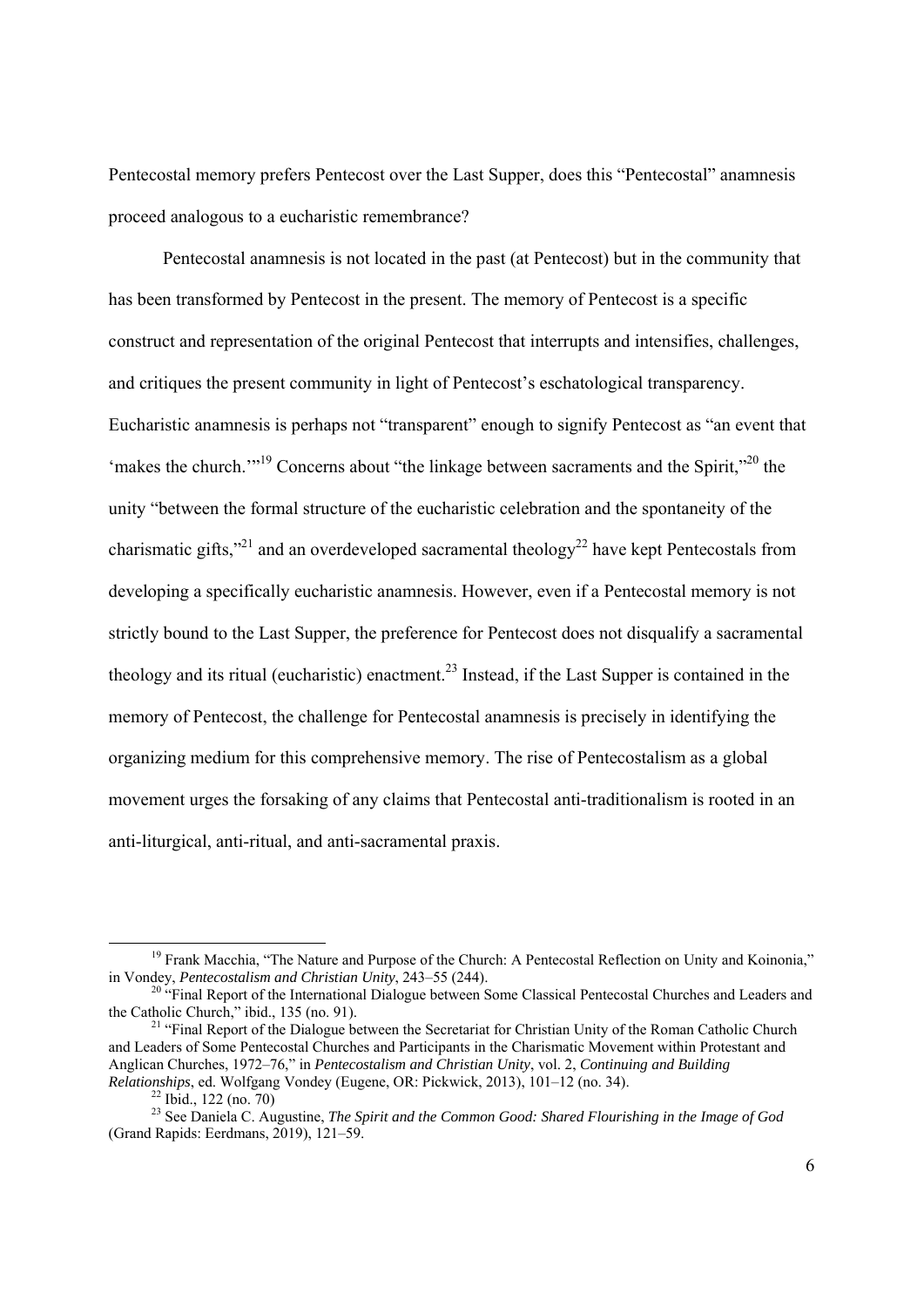#### **Dangerous Rituals and Oral Sacramentality**

Ritual is important for Giddens because its deep involvement in practice confers integrity upon the tradition.<sup>24</sup> Rituals provide collective memory with recognizable forms in a productive (and reproductive) framework that allows for not only identification of but also participation in the tradition. Yet, the rejection of strict ritual practices is a significant part of Pentecostal antitraditionalism and its insistence that Pentecost, for all its continuity with the past, marks a decisive new and transformative event for the church. Pentecostals are concerned that ritualizing a Pentecostal anamnesis suppresses the vibrancy and spontaneity of their response to the Holy Spirit. Helpful is here the insight of Johann Baptist Metz that anamnesis always consists of "dangerous memories . . . which make demands on us" because "they break through the canon of the prevailing structures of plausibility and have certain subversive features."<sup>25</sup> Appropriating Metz for Pentecostal anamnesis, the memory of Pentecost is dangerous because of its "apocalyptic consciousness" which allows the experience of the Spirit of the ascended Christ to be transformed by "a future that is still outstanding."<sup>26</sup> The subversive power of this memory resides in being "made explicit in narrative form"<sup>27</sup> in the gospel of a church that articulates its collective anamnesis to prevent that its "dangerous quality is extinguished by the mechanisms of its institutional mediation."28 Pentecostals must come to terms with the subversive forms of their own memory bound to their particular narrative expressions of the gospel. Collective memory cannot function without an indigenous articulation and communication: the form of remembering

<sup>&</sup>lt;sup>24</sup> Giddens, "Living in a Post-Traditional Society," 64.

<sup>25</sup> Johann Baptist Metz, *Faith in History and* Society*: Toward a Practical Fundamental Theology*, trans, David Smith (London: Burns and Oates, 1980), 109–10. See Bruce T. Morrill, *Anamnesis as Dangerous Memory: Political and Liturgical Theology in Dialogue* (Collegeville, MN: Pueblo Books, 2004), 19–72.<br><sup>26</sup> Metz, *Faith*, 185, 200. <sup>27</sup> Ibid., 196.

<sup>28</sup> Ibid., 202.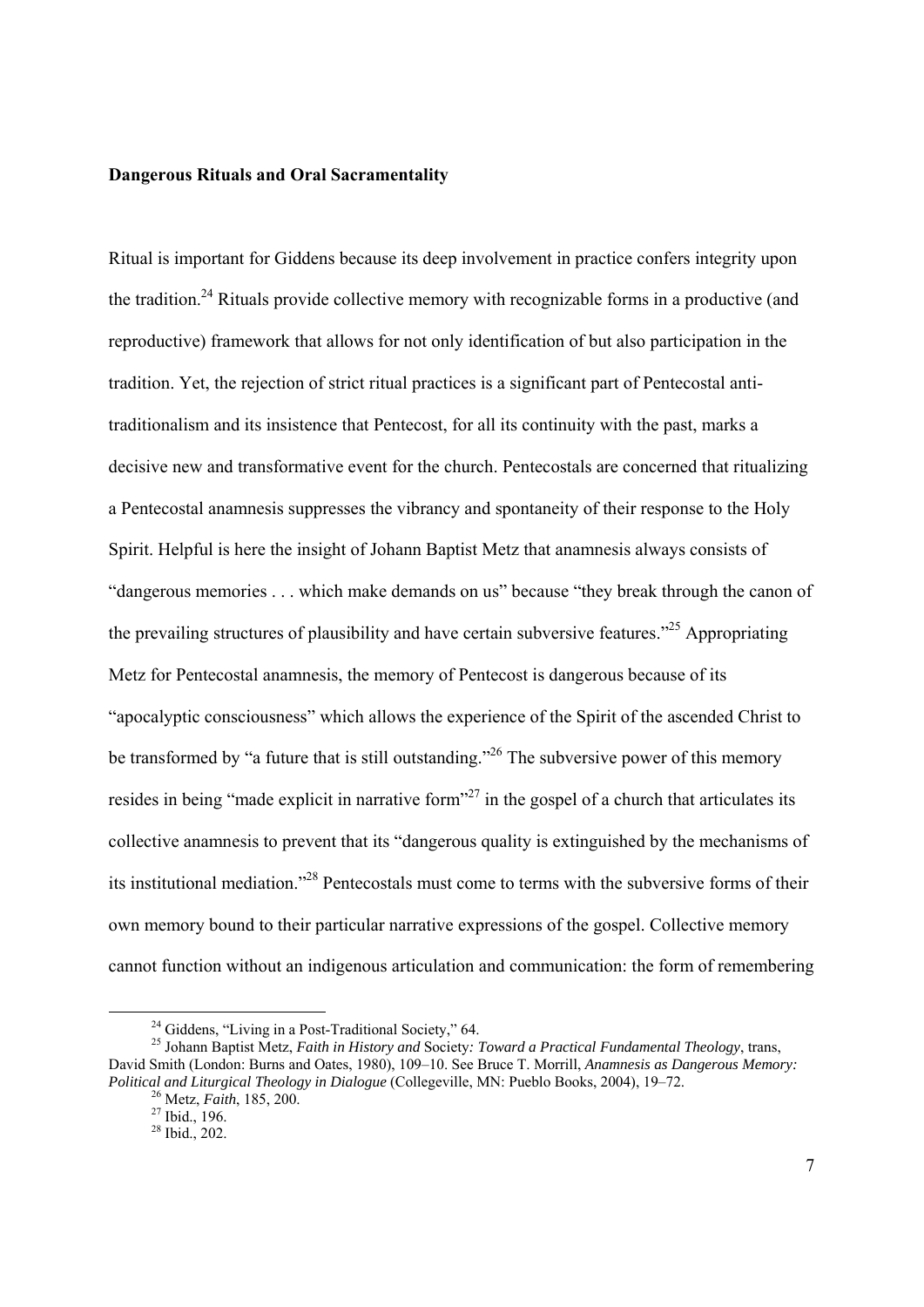Pentecost must be located in the memory of Pentecost itself. Put differently, authentic rituals originate from the memory they transmit, and for an anamnesis of Pentecost, the primary ritual medium is orality.

Walter Hollenweger has highlighted the "oral roots" and "oral liturgy" of global Pentecostalism.29 The preference for oral transmission of a tradition is sometimes called "oral culture" to denote that there is more to orality than a simple contrast to literacy.<sup>30</sup> Oral cultures depend on memory to preserve the permanence of their tradition.<sup>31</sup> For Pentecostals, orality is itself a form of anamnesis: the memory of the word of God spoken and heard, the Spirit poured out and received, and the human response in prophetic witness, tongues, testimonies, preaching, poems, prayers and songs.<sup>32</sup> Pentecostal orality is not simply a mode of witness to the gospel familiar to the speaker; it is dangerous because it proceeds "in *other* languages" (Acts 2:4) and in the "native language" (v. 8) of those who hear and understand (v. 11) even when this exceeds the mode of speaking (and understanding) of the speaker. In the multiplicity of languages at Pentecost, theological orality escapes pure subjectivity and becomes the cradle of a global tradition.

The global orality of Pentecost emerges from a theological epistemology that is born with the outpouring of the Holy Spirit and its manifestation in many sounds, languages, and tongues. Pentecostal orality emerges from the voice of the Spirit embodied by the community in worship and witness to the world.<sup>33</sup> What this pneumatic orality communicates is the immediate and volatile nature—the dangerous memory—of the outpouring of God's Spirit "on all flesh" and

<sup>&</sup>lt;sup>29</sup> Walter J. Hollenweger, *Pentecostalism: Origins and Developments Worldwide* (Peabody, MA: Hendrickson, 1997), 99–105, 269–87.

<sup>&</sup>lt;sup>30</sup> Walter J. Ong, *Orality and Literacy*, 3rd ed. (London: Routledge, 2012).<br><sup>31</sup> Jerry Camery-Hogatt, "The Word of God in Living Voices: Orality and Literacy in the Pentecostal Tradition." *Pneuma: The Journal of the So* 

 $32$  Vondey, Beyond Pentecostalism, 61.<br> $33$  Andrea Hollingsworth, "Spirit and Voice: Toward a Feminist Pentecostal Pneumatology," Pneuma: The *Journal of the Society for Pentecostal Studies* 29, no. 2 (2007): 189–213.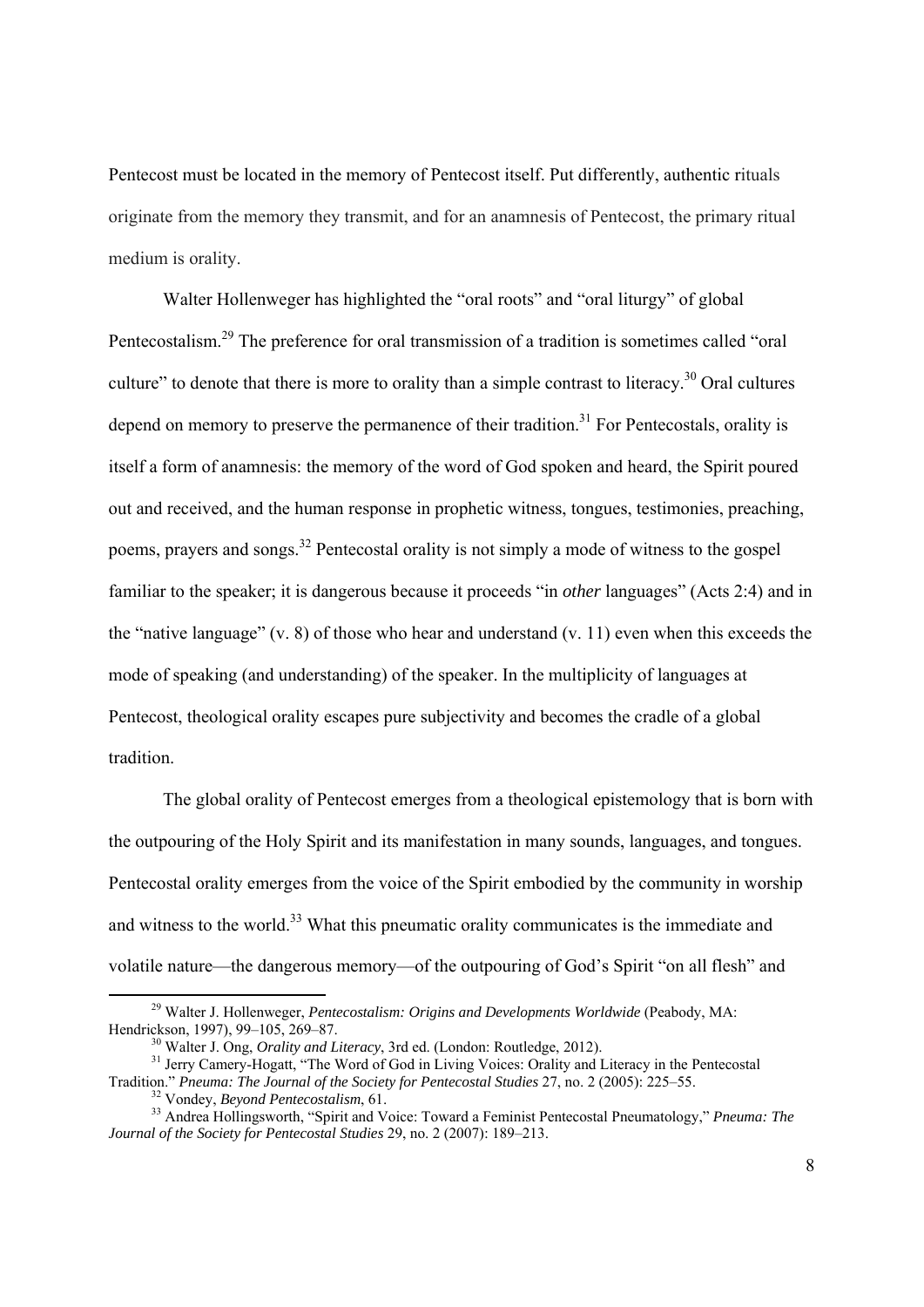that those who have received the Spirit cannot but speak, even if their flesh neither commands nor understands what is pronounced. Orality as ritual medium refers to the entire array of embodied functions needed to articulate and communicate the encounter with God facilitated by the Spirit. Where, in principle, the proclamation that "the Word of God became flesh" indicates that the oral embodiment of God proceeds along the full range from the spoken to the incarnate Word, experienced at Pentecost in the outpouring of the Holy Spirit, Pentecostal orality refers to the whole range of human embodied proclamation: tongues, lips, hands, feet, head, chests, lungs, and heart—all of the body participates in the encounter to facilitate its mystery. In the terms of a eucharistic anamnesis, orality is a sacramental embodiment of the Pentecostal memory because it has the capacity to manifest God's presence as an outward sign to humanity.

It is therefore more accurate to speak of an oral sacramentality among Pentecostals, an anamnesis that is focused not only on the word but on the entirety of embodied rituals. Pentecost (as reception of the Spirit) — analogous to the eucharist (as reception of Christ) — is an event within language *and* the body as the site of the encounter with God. Symbols, larger than words, are the medium of orality and, as Paul Tillich suggests, it is precisely the "symbolic material" which determines the dangerous potential of religious memory.<sup>34</sup> Pentecostals may respond to Tillich that the dangerous potential of sacramental rituals lies not merely in their capacity but in their actualization of a personal, transformative encounter with God. Pentecostal sacramentality is oral (and dangerous) because it affirms the orality of a common humanity that embraces all the signs and symbols which communicate the material, embodied, spiritual, and mystical manifestations not only of God's presence but of God's power.

 <sup>34</sup> Paul Tillich, "The Meaning and Justification of Religious Symbols," in *Hermeneutical Inquiry*, vol. 1, *The Interpretation of Texts*, ed. David Klemm, (Atlanta: Scholars, 1986), 165–71.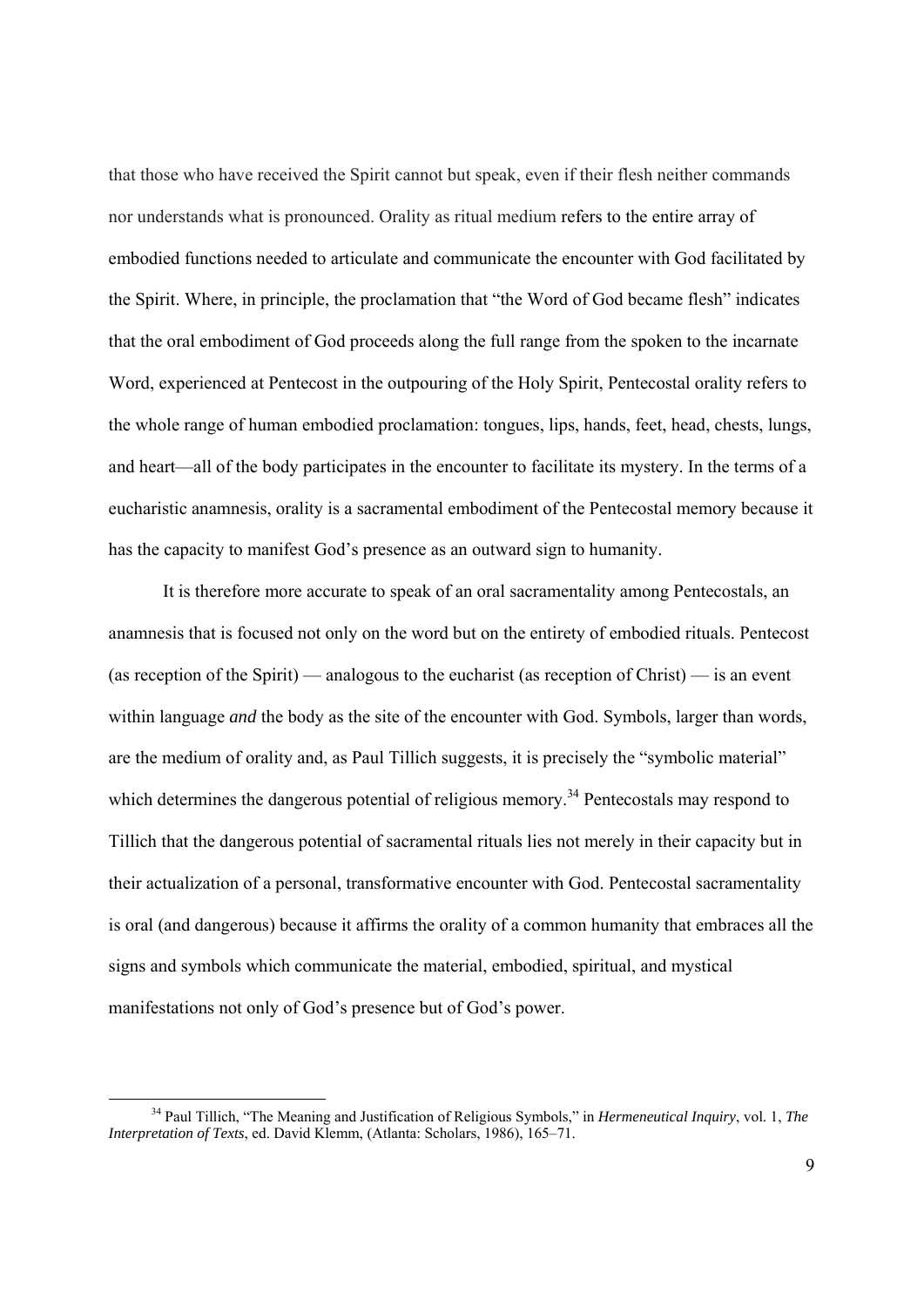Yet, many Pentecostals, especially in the West and the northern hemisphere, have domesticated their orality and the range of its symbolic reach. The effects of industrialization, urbanization, globalization, and the digital revolution have challenged oral tradition and hindered the development of a comprehensive Pentecostal hermeneutic that pays tribute to its oral cultures.<sup>35</sup> Suppressed by the politics of language, the subversive nature of Pentecostal orality has been smothered by concerns for exegetical, empirical, psychological, and sociolinguistic analysis,<sup>36</sup> which offer little focus on the tradition. A preference for the supernatural has ignored the incarnational principle at the root of sacramental convictions about how the natural world can function as media for the outpouring of God's presence and power. In turn, the lack of a sacramental aesthetic of resistance has downplayed the dangerous potential of the tradition. The primary challenge of this semantically reduced orality is not the authenticity of its rituals, for nonauthentic rituals can still function as mnemonic devices, but the truth of its sacramental symbols and the degree to which these embody Pentecost. Despite their cosmopolitan roots and global languages, Pentecostals must first remember *how* to speak as an oral tradition to a world unaccustomed to the language of the Spirit.

#### **Formulaic Truth and the Language of Pentecost**

Ritual language is important, Giddens insists, because it conveys "certain *communicative events*" 37 that identify the truth of a tradition. While the life, death, and resurrection of Christ

<sup>&</sup>lt;sup>35</sup> Néstor Medina, "Orality and Context in a Hermeneutical Key: Toward a Latina/o-Canadian Pentecostal Life-narrative Hermeneutics," *PentecoStudies* 14, no 1 (2015): 97–123.

<sup>&</sup>lt;sup>36</sup> Ekaputra Tupamahu, "Tongues as a Site of Subversion: An Analysis from the Perspective of Postcolonial Politics of Language," *Pneuma: The Journal of the Society for Pentecostal Studies* 38, no. 3 (2016): 294–311.

 $37$  Pascal Bover, Tradition as Truth and Communication: A Cognitive Description of Traditional Discourse (Cambridge: Cambridge University Press, 1990), 20. Emphasis original.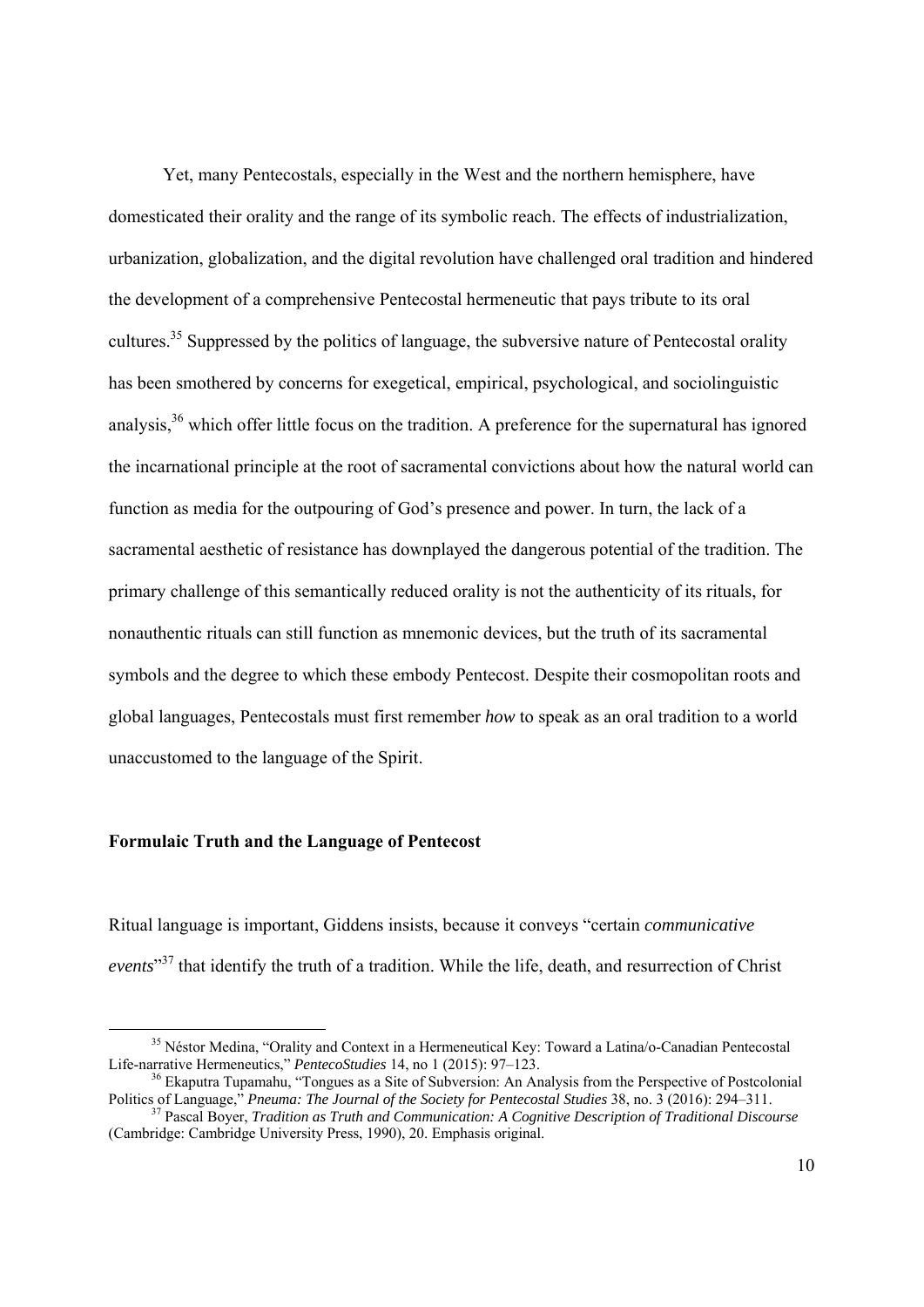clearly delineate the communicative events of the eucharistic anamnesis, Pentecostals struggle to identify the events at the core of their collective memory and its corresponding oral expression. That orality is a problem in the life of the tradition is particularly apparent in the manifestation of glossolalia, the language of Pentecost but notably absent from the language of Pentecostal theology. There is very little "residual orality"<sup>38</sup> in Pentecostal formulations of doctrine despite the origins of their sacramental orality in worship and witness. Pentecostals tend to articulate the meaning of tongues almost exclusively in terms of function, primarily as evidence of the baptism in the Spirit.39 In the terms of a eucharistic tradition, Pentecostals celebrate that glossolalia signify Spirit baptism "by the power of performing the act" (*ex opere operanto*) without asking how this ritual can achieve its end "through the power of the one performing the work" (*ex opere operantis*). The ideology of an embodied literalism interprets the function of glossolalia in predominantly causal and evidential language at the cost of neglecting the symbolic reach and existential material of the communicative event. Significant for the concerns of its theological tradition is that the formulaic language of tongues as the "initial physical evidence" of Spirit baptism denies glossolalia its enduring iconic (and iconoclastic), (broken) symbolic, and (dangerous) sacramental power.<sup>40</sup> The truth of glossolalia has encountered a global crisis of signification: Pentecostals practice glossolalia (formally and ritually) without any consensus on its meaning for the tradition.

 It is noteworthy that for Giddens, formalized or ritualized language can convey truth even if the discourse itself constitutes an obstacle, because "formulaic truth is an attribution of causal

<sup>&</sup>lt;sup>38</sup> Ong, *Orality and Literacy*, 123.<br><sup>39</sup> Aaron T. Friesen, *Norming the Abnormal: The Development and Function of the Doctrine of Initial Evidence in Classical Pentecostalism* (Eugene, OR: Pickwick, 2013), 154–93; Mark J. Cartledge, *Charismatic* 

<sup>&</sup>lt;sup>40</sup> See Frank Macchia, "Discerning the Truth of Tongues Speech: A Response to Amos Yong," *Journal of Pentecostal Theology* 6, no. 12 (1998): 67–71.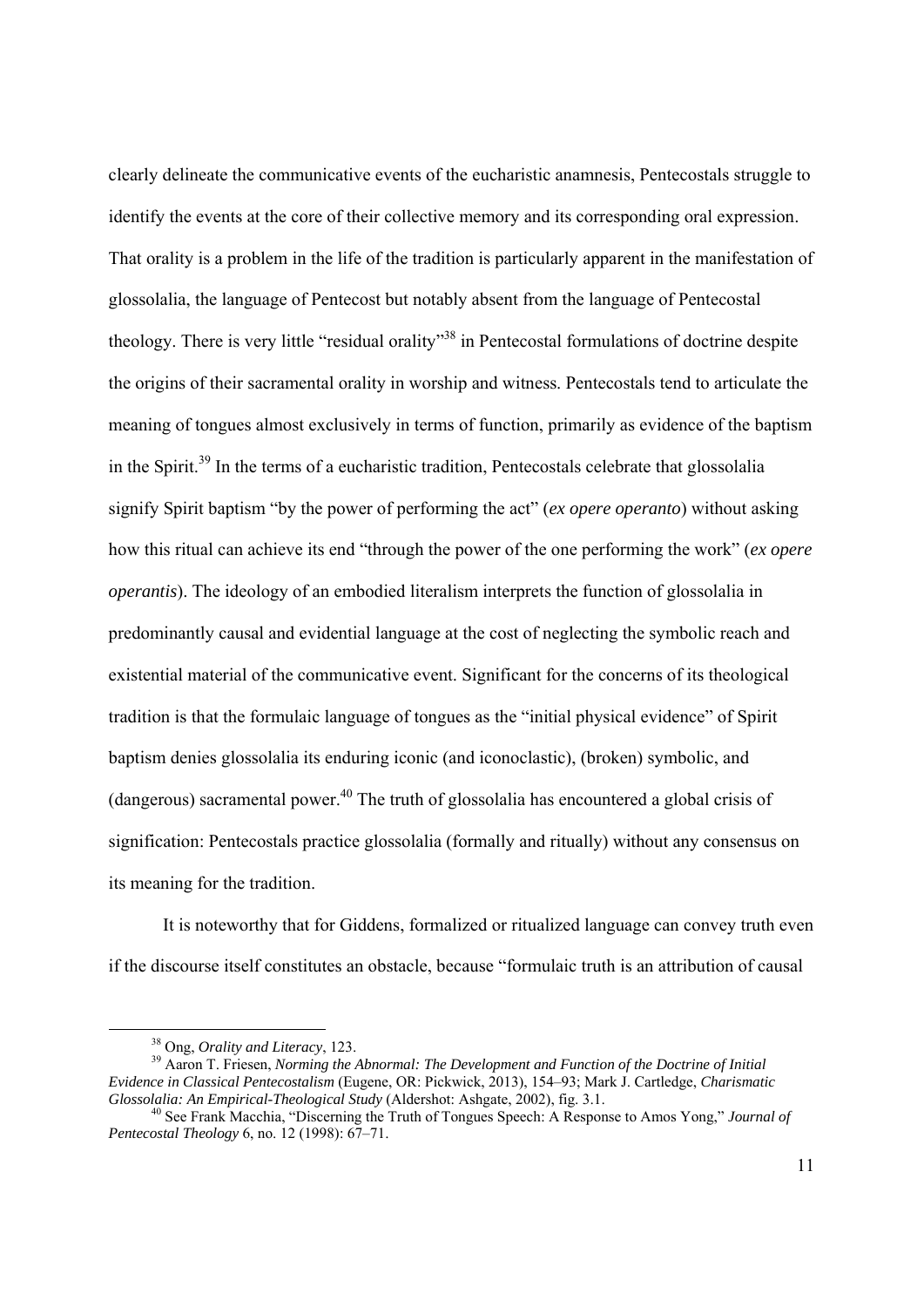efficacy to ritual  $\ldots$  not to the propositional content of statements."<sup>41</sup> While causal efficacy may determine authenticity, Spirit baptism does not derive its truth from the literal quality of glossolalia but from their symbolic material, the dangerous potential, of speaking with tongues. Tongues *are* the language of Pentecost and its theology, a native expression of oral sacramentality, $42$  because they can hold the symbolic material appropriate to communicate the truth of encountering the Spirit throughout the life of the tradition.<sup>43</sup> Pentecostals, however, have mistaken the correspondence of form for the carryover of value contained in the experience of Pentecost.<sup>44</sup> Hence, the insistence on glossolalia as a formulaic notion of authenticity assumes the whole meaning of Spirit baptism, which in turn is mistaken for the entire event of Pentecost communicated by the tradition.

As formulaic truth, neither tongues nor Spirit baptism can contain the collective memory of Pentecost. Instead, the communicative events we call "Pentecost" are manifested in a corresponding narrative that exists both in linguistic content and ritual embodiment, word *and* body, rather than beliefs and doctrines alone. Beyond tongues, identifying the truth of Pentecostal theology depends on recalling, preserving, and projecting the communicative events in the collective memory of the community. Amos Yong reminds Pentecostals that their "truth claims have to be assessed not as abstractly isolated propositions, but as members of the larger narrative sets  $\dots$  within which they find themselves."<sup>45</sup> For a global Pentecostal tradition, this means, first of all, to identify the set of conventional symbols associated with the communicative events of encountering Pentecost so that the meaning attributed to the events finds its greatest

<sup>&</sup>lt;sup>41</sup> Giddens, "Living in a Post-Traditional Society," 65.

<sup>&</sup>lt;sup>42</sup> Frank D. Macchia, "Sighs too Deep for Words: Toward a Theology of Glossolalia," *Journal of Pentecostal Theology* 1 (1992): 47–73 (61). *Theology* 1 (1992): 47–73 (61).<br><sup>43</sup> See Amos Yong, "'Tongues of Fire' in the Pentecostal Imagination: The Truth of Glossolalia in Light of

R.C. Neville's Theory of Religious Symbolism," *Journal of Pentecostal Theology* 6, no. 12 (1998): 39–65. 44 Ibid., 64.

<sup>45</sup> Yong, "Tongues of Fire," 172. See also Amos Yong, *Spirit-Word-Community: Theological Hermeneutics in Trinitarian Perspective* (Eugene, OR: Wipf and Stock, 2002), 172.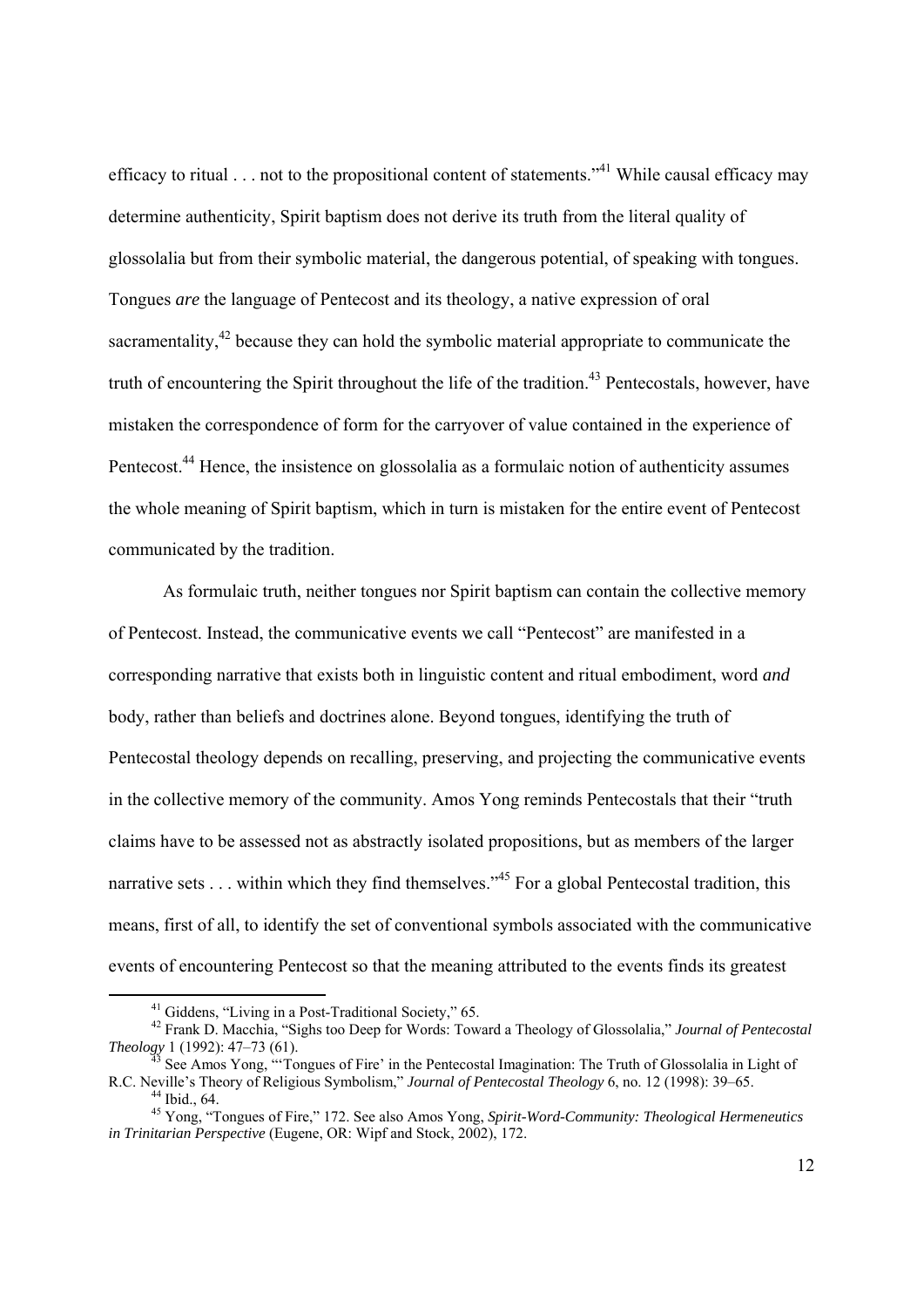liberation rather than its most concise propositional articulation. Arguably, the historically most consistent and theologically comprehensive narrative set of events among Pentecostals is the full gospel.46 The proclamation of Jesus as savior, sanctifier, Spirit baptizer, divine healer, and coming king offers a formulaic notion of truth that is hospitable to the symbolic material of Pentecost. In principle, the truth of this narrative depends on the meaning attributed to it by the collective memory of the community. The fact that Pentecostals have a four- or fivefold narrative suggests the significant influence of gatekeepers or guardians of what is considered the truth of the tradition.

#### **Guardians of the Pentecostal Tradition**

Tradition relies on guardians in Giddens' framework because "they are believed to be the agents, or the essential mediators, of its causal powers."<sup>47</sup> The guarding of the collective memory, its ritual communication, and narrative are necessary to prevent the tradition from becoming either arbitrary or routinized. Guardians are particularly responsible for preserving a tradition that is still developing, like Pentecostalism, that can be invented or re-invented, and that lends itself to conflicting interpretations. They are the guardians of the tradition, not because of their knowledge or competence, but because of the status attributed to them by the community.

For Pentecostals, the question of guardianship of their tradition has never been answered; it is inevitably bound up with a weak and undeveloped ecclesiology. The memory of Pentecost is deeply connected with the outpouring of the Spirit on sons and daughters, young and old, men and women (Acts 2:17–18). In the wider Christian tradition, where priests or prophets might be

<sup>&</sup>lt;sup>46</sup> See Wolfgang Vondey, *Pentecostal Theology: Living the Full Gospel* (London: Bloomsbury, 2017).<br><sup>47</sup> Giddens, "Living in a Post-Traditional Society," 65.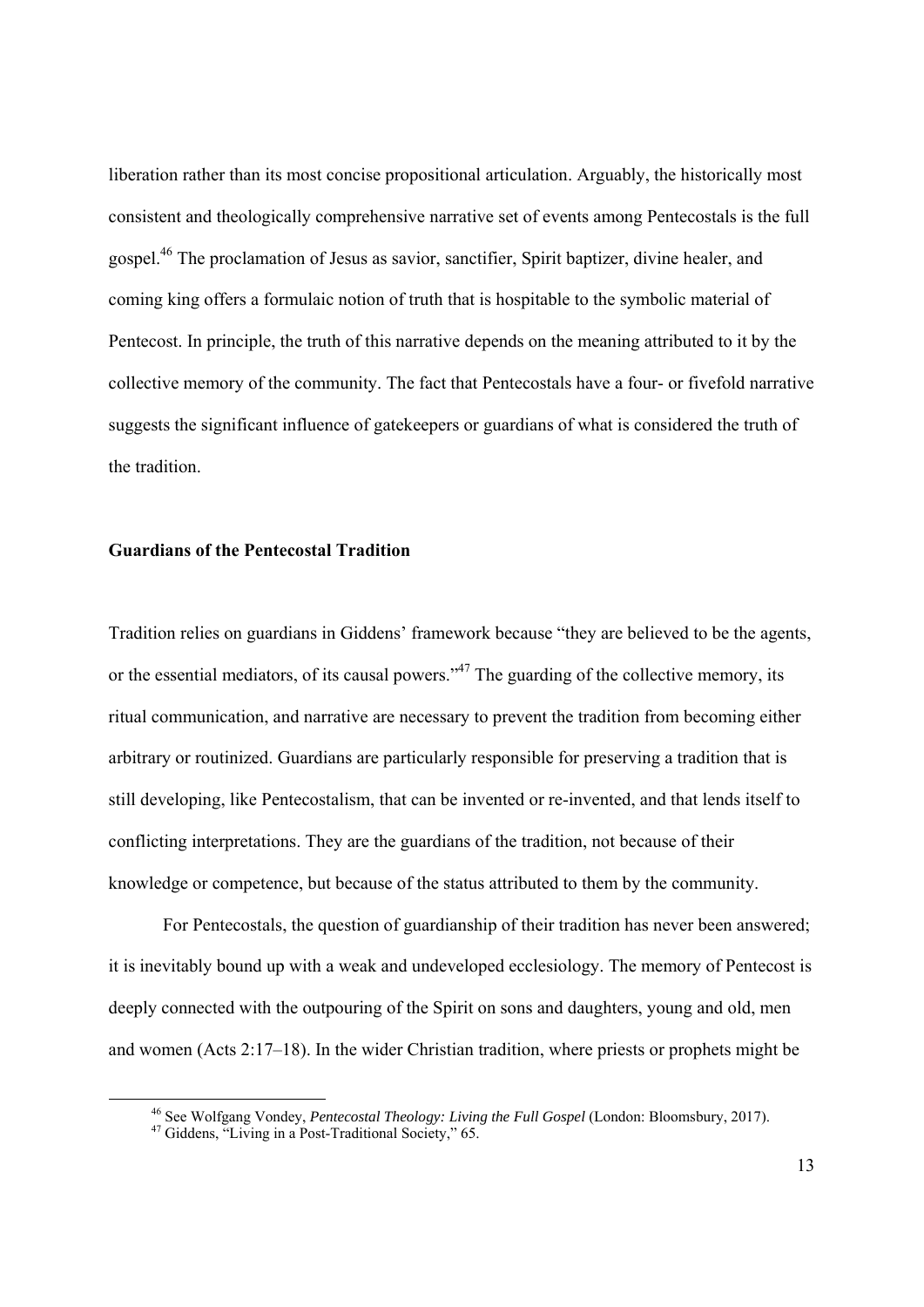expected to serve as guardians, Pentecostals have vested status to the ideals of the priesthood and prophethood of *all* believers. Yet, Spirit baptism has remained a largely individualistic doctrine; glossolalia is seen as manifestation not of the collective memory but the individual narrative of empowerment. The institutionalization of global Pentecostalism reveals a dominance of sacerdotal and episcopal forms of ecclesiastical organization and a hierarchical view of the priesthood that contains features of vocational and ontological selectivity. In a movement where social status has been a significant aspect of its self-understanding, guardianship is often conferred to individual leaders (mostly men), pioneering figures (mostly Western), successful churches (mostly affluent), or influential (mostly political) fellowships. In a tradition of sacramental orality, Pentecostals have neglected that their guardians act not only *in persona Christi* but also *in persona ecclesiae*, representing a community that consists predominantly of women, the majority world, the poor, the elderly, and the powerless.

The ideals of reconciliation, equality, and the renunciation of status in light of the outpouring of the Spirit struggle for realization amidst the still dominant model of a global western culture and patriarchal order, on the one hand, and the sobering global challenges of the prosperity gospel, political corruption, racism, and migration, on the other. The colonial African guardianship of Pentecostal missionaries differs from the postcolonial tradition of African initiated churches.<sup>48</sup> The memory of African slave narratives among black Pentecostals remains largely foreign to the white city scape plots of neo-Pentecostal and charismatic fellowships.<sup>49</sup> The memory of Pentecostal women accentuates a fundamental divide between the prophethood

 <sup>48</sup> Ogbu Kalu, *African Pentecostalism: An Introduction* (Oxford: Oxford University Press, 2008), 3–146. 49 Wolfgang Vondey, "The Making of a Black Liturgy: Pentecostal Worship and Spirituality from African Slave Narratives to Urban City Scapes," *Black Theology* 10, no. 2 (2012): 147–68.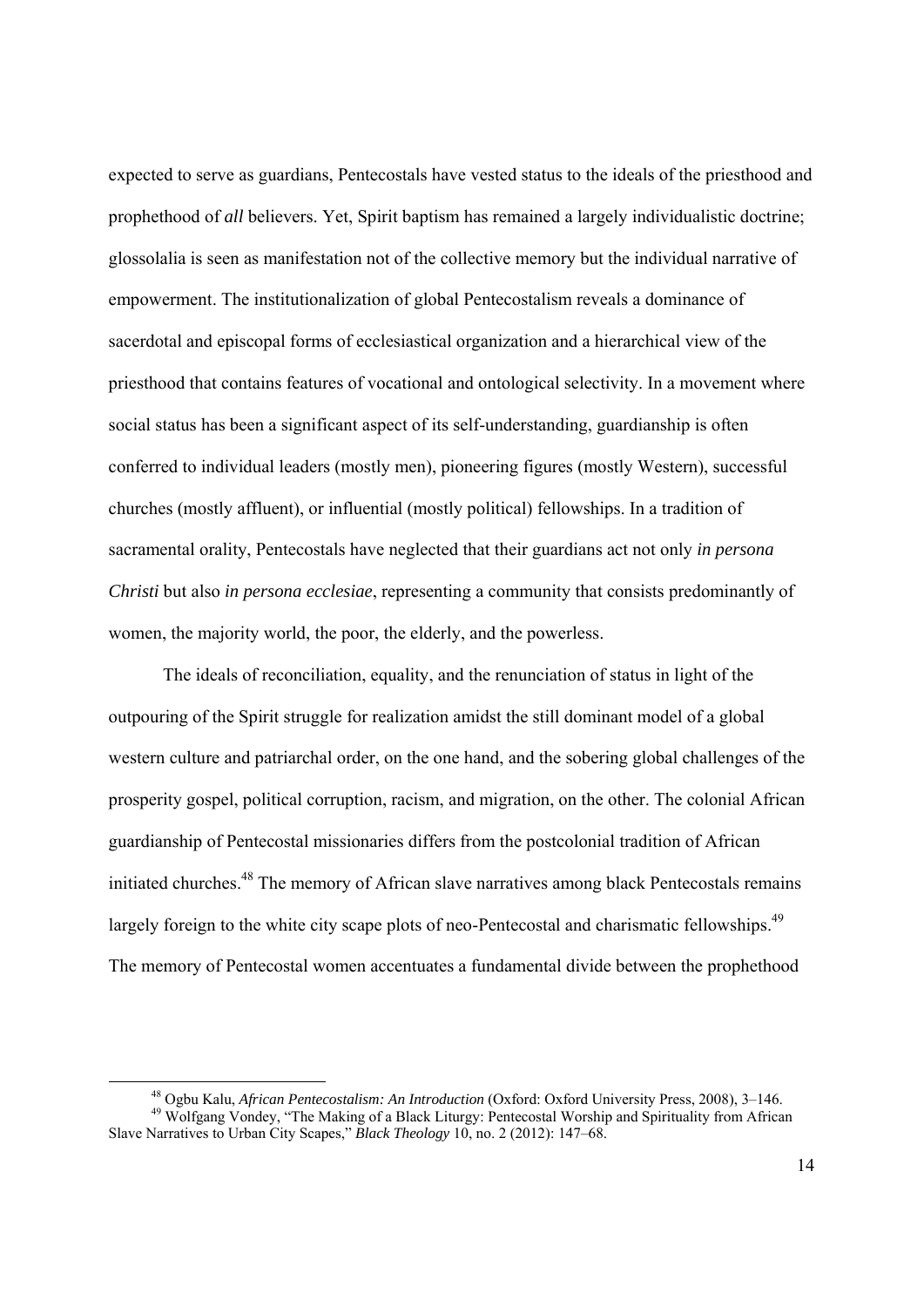and priesthood asserted to all believers.<sup>50</sup> Oneness and trinitarian Pentecostals serve as guardians of different theological traditions with no sustained attempt of reconciliation.<sup>51</sup> The emergence of a Pentecostal academy as potential guardian is largely ignored by the ecclesiastical leadership. The sacramental potential of Pentecostal theology (or what Pentecostals call the power of God) is bound by the chains of ethnicity, gender, age, nationality, educational background, social and ecclesiastical status. The problem of the Pentecostal tradition is not that is has no guardians but that it has too many. What is at stake in a tradition with too many guardians is ultimately a proliferation and confusion of its normative content among too many authentic and nonauthentic possibilities.

### **The Normative Content of Pentecostal Theology**

In light of the preceding assessment, the content of Pentecostal theology cannot simply be listed. Statements of faith never take the step from Christian self-description to second-order reflection. The normative components of a tradition speaking with *other* tongues are not necessarily spelled out in well-worn doctrines and practices. Instead, Pentecost as communicative event, embedded in the sacramental orality and interpretive processes which guide its reenactment, is invested with robust emotional and affective underpinnings. For Giddens, tradition has binding force precisely because of its moral and emotional content.<sup>52</sup> Yet, although it has long been asserted that Pentecostal theology is an affective tradition, Pentecostals are generally unclear of the

 <sup>50</sup> Joy E.A. Qualls, *God Forgive Us for Being Women: Rhetoric, Theology, and the Pentecostal Tradition* (Eugene, OR: Pickwick, 2018), 121–50.<br><sup>51</sup> Vondey, *Pentecostalism and Christian Unity*, vol. 2, 268–90.<br><sup>52</sup> Giddens, "Living in a Post-Traditional Society," 65.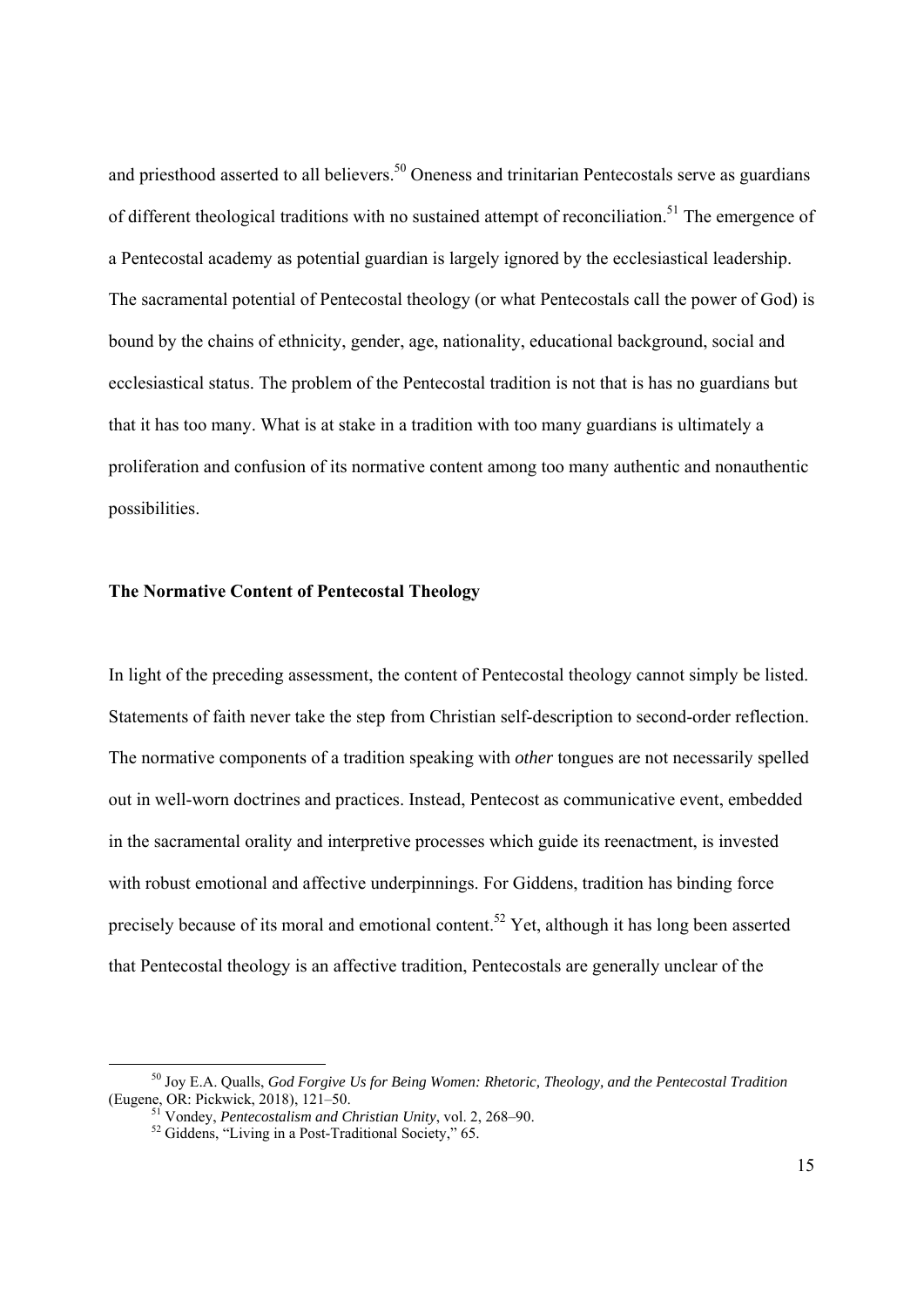consequences of this assertion.<sup>53</sup> We arrive at a normative theology of global Pentecostalism only when we can identify the affective epistemology operative in the "tongues" of the tradition. Important for the future of Pentecostalism as a global tradition is understanding its quest for the identification, solidarity, and transformation of the human condition rooted in the affections, desires, and transformative passions.

 In a system of dysfunctional guardians, we cannot transfer the rituals and symbols of the collective memory exclusively to the material body; neither is it enough to emphasize the elusive anointing of the Spirit. Both incarnational theology and pneumatological imagination depend radically on the affective transformation resulting from the reception of the Spirit. The dangerous memory of Pentecost warns us that a pneumatological ontology does not automatically become a pneumatological epistemology apart from an authentic transformative encounter with the Spirit. Pentecostalism is a tradition of the Spirit because the encounter with the Spirit is a real and critical expression of authentic human transformation. To understand the normative content of Pentecostal theology, *narrating* the memory of Pentecost in the full gospel is therefore not enough—we need to identify where and how this authentic transformation actually takes place among Pentecostals.<sup>54</sup> Considering the oral sacramentality of Pentecostal theology and its roots in worship and witness, I suggest that the central and formative locus of this transformative encounter is the altar call and response.<sup>55</sup> The altar, as a place of encounter with Christ, is at the same time the fountainhead of the theological convictions that shape the Pentecostal tradition.

 <sup>53</sup> Steven J. Land, *Pentecostal Spirituality: A Passion for the Kingdom*, JPT Supplement 1 (Sheffield:

<sup>&</sup>lt;sup>54</sup> Samuel Solivan, *Spirit, Pathos and Liberation: Toward an Hispanic Pentecostal Theology*, JPT Supplement 14 (Sheffield: Sheffield Academic Press, 1998).

<sup>&</sup>lt;sup>55</sup> Wolfgang Vondey, "The Theology of the Altar and Pentecostal Sacramentality," in *Scripting Pentecost A Study of Pentecostals, Worship and Liturgy*, eds. Mark J. Cartledge and A. J. Swoboda (Aldershot: Ashgate, 2016), 94–107.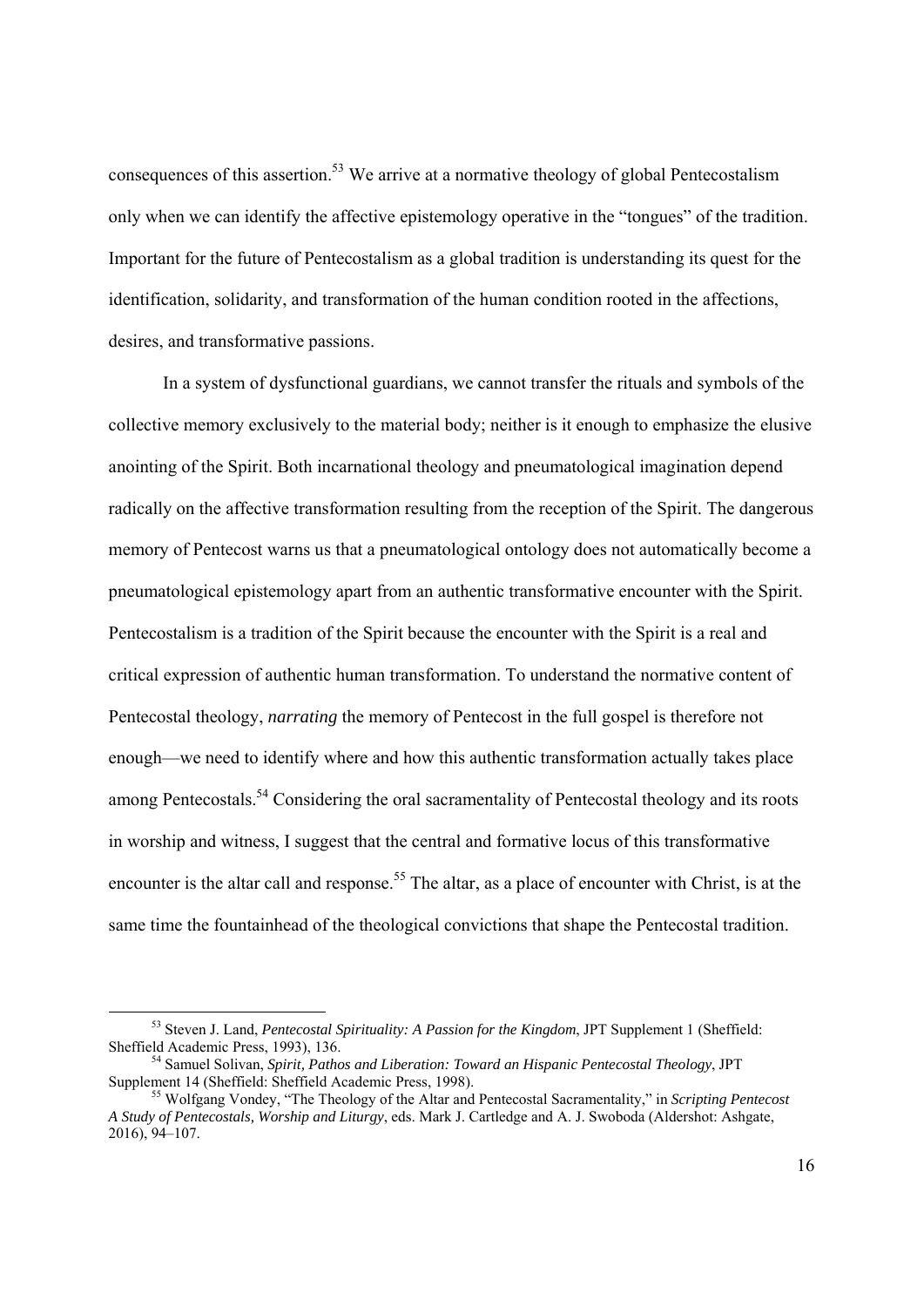The affective memory of Pentecostal theology is born in the encounter with Christ at the altar and is structured by its transformative moments: Jesus is the *norma normans non normata* because he is encountered as savior, sanctifier, Spirit baptizer, divine healer, and coming king. These experiential moments with Jesus at the altar form the normative events of the global tradition because they are transformative moments of the *memoria salutis*. That the Pentecostal tradition "cannot keep from speaking" (Acts 4:20) of the full gospel results from the "overacceptance" of the Spirit who draws the community into and guides it alongside the encounter with Christ in a coming to, tarrying and transformation, commissioning and release from the altar. This altar narrative is normative because it is invested with the affective memory of human suffering and triumph bound up in the salvation of Christ's suffering and victory culminating with the outpouring of the Spirit.

The memory of Pentecost at the altar contains the anamnesis of Christ and extends it further through the epiclesis of the Spirit toward the coming kingdom of God. This eschatological reach of affectivity, although not unfamiliar to Giddens, extends beyond his idea of a mere anticipation of the future to its transformative power that cannot be colonized because it is identical with the presence of God. That the tongues of a global Pentecostal tradition are kindled at the altar signifies an eschatological transparency in which the present recapitulates the past only through an affective encounter with this future. Yet, Pentecostalism's global shift from an eschatological movement to a religion of the present has attenuated its affective repertoire. As a result, the altar is often reduced to an encounter of the moment in an endless repetitive circle of leaving and returning. The affections are directed to the altar and its memory of the past rather than to the apocalyptic event of the coming presence of God. As a post-eschatological tradition, Pentecostalism remains subject to the transformative events of its past only insofar as it

17